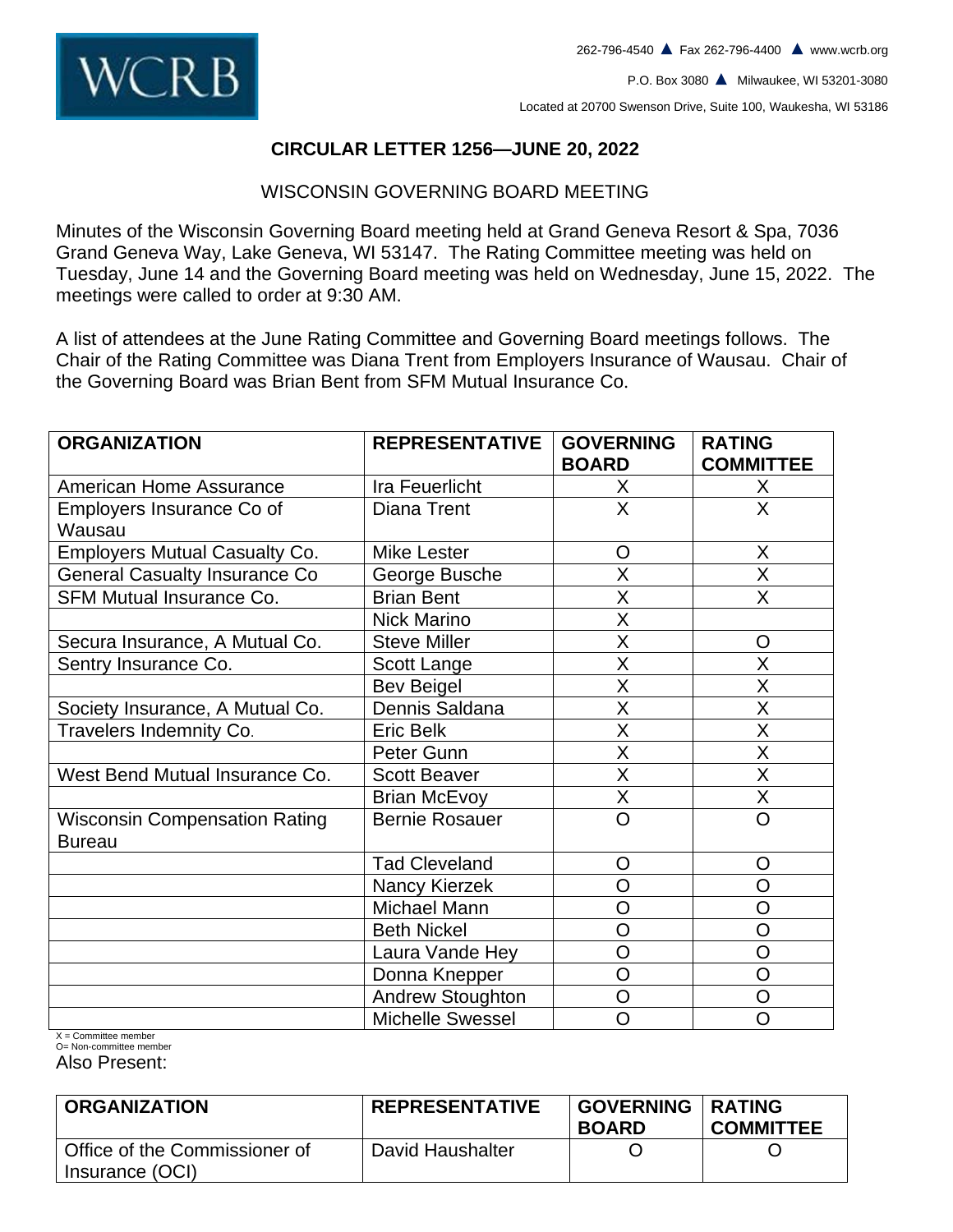## **CIRCULAR LETTER 1256—JUNE 20, 2022—PAGE 2**

| <b>Riegel Law</b>                     | <b>Paul Riegel</b> |  |
|---------------------------------------|--------------------|--|
| <b>Rural Mutual Insurance Company</b> | Sara Grade         |  |
|                                       | Sara Leach         |  |

Member Absent or Excused:

Dan Burazin – Associated General Contractors of Greater Milwaukee United Wisconsin Insurance Co

#### **WCRB Rating Committee Meeting**

Antitrust Statement - "This Board meeting has been called to discuss the items of mutual interest and concern to the members of the Wisconsin Compensation Rating Bureau. In accordance with both Federal and Wisconsin State Anti-trust Laws, this Committee is prohibited from any discussion or action which constitutes any form of boycott, coercion, or intimidation."

## UNFINISHED BUSINESS

- COVID-19 Amendments There were no new issues or topics of discussion related to COVID. Since it has been some time since there was any discussion related to COVID, this item is removed from the agenda.
- NCCI Item P-1419 Revisions to the Premium Due Date Endorsement (WC 00 04 19) – this item has been filed countrywide. Not all states have approved this item and some are reconsidering their approval. Since language within the endorsement is contrary to WI law, this item will not be filed with the Office of the Commissioner of Insurance. This item is removed from the agenda.

## PENDING FILINGS

- WCPAP Rule Changes –The Office of the Commissioner of Insurance approved changes to WCPAP effective 10-1-22, applicable to new and renewal business. This item is removed from the agenda.
- Aggravated Inequity The Office of the Commissioner of Insurance approved the Aggravated Inequity language in the WI Experience Rating Plan Manual Rule III.D.4(f) effective April 12, 2022. This item is removed from the agenda.

## **WCRB Governing Board Meeting**

Antitrust Statement - "This Board meeting has been called to discuss the items of mutual interest and concern to the members of the Wisconsin Compensation Rating Bureau. In accordance with both Federal and Wisconsin State Anti-trust Laws, this Committee is prohibited from any discussion or action which constitutes any form of boycott, coercion, or intimidation."

- Approval of the Minutes for the March 3, 2022 meeting.
- Bureau Operations Industry Issues